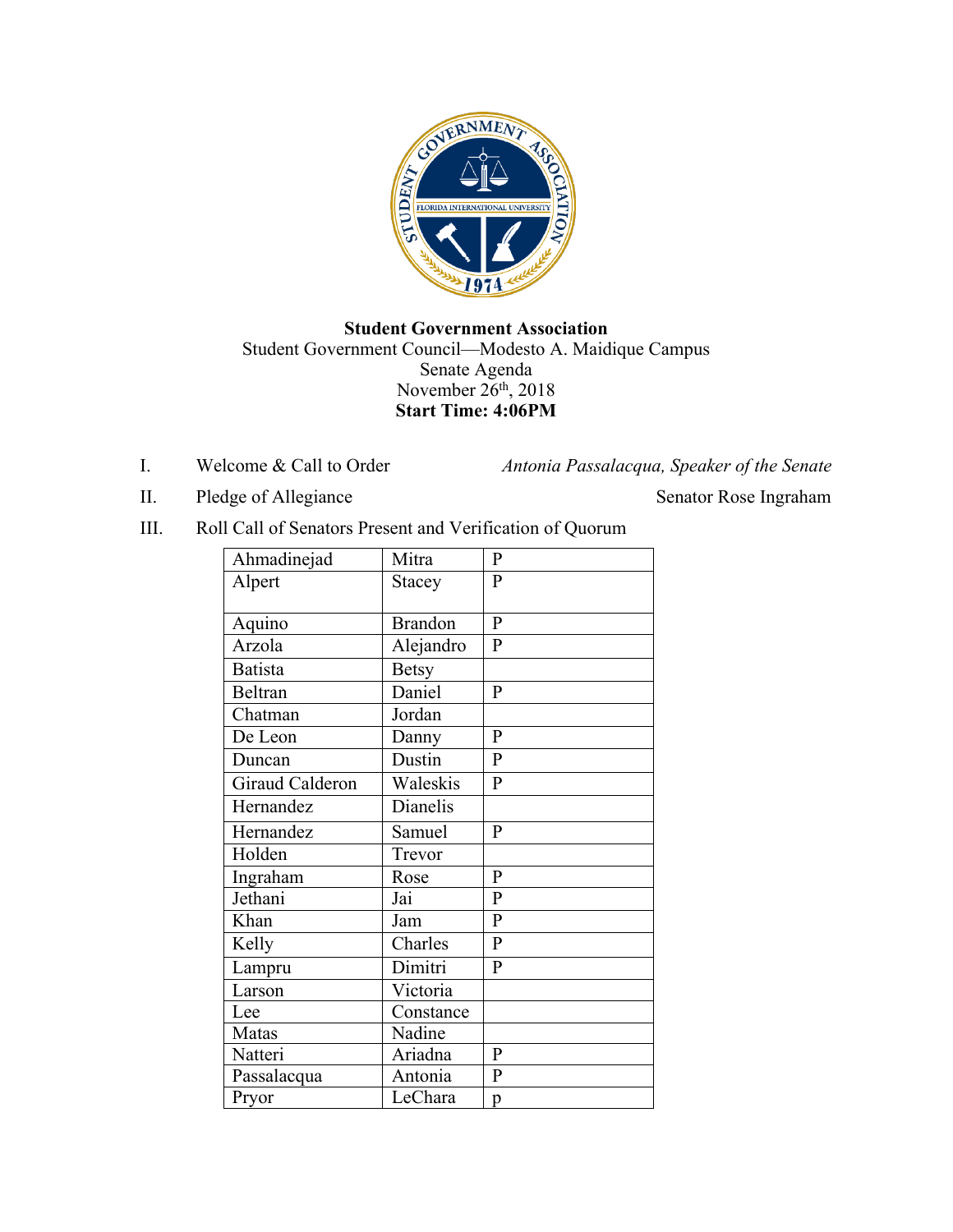| Raudales      | Amelia  | P |
|---------------|---------|---|
| Rivero        | Carlos  | P |
| Rodriguez     | Melanie | P |
| Sanchez       | Rebecca | P |
| <b>Santos</b> | Samuel  | P |
| Simpson       | Tidjan  | P |
| Spencer       | Jessica |   |
| Suarez        | Luis    |   |
| Vera          | Bertha  | P |
| Vulcain       | Dylan   |   |
| Zahedi        | Leila   | P |
| 25/35         |         |   |

- IV. Approval of the Minutes from November  $19<sup>th</sup>$ , 2018
	- A. Senator Arzola moves to approve the minutes from November 19th, 2018. Senator Kelly seconds the motion. Motion passes.
- V. Adoption of the Agenda
	- A. Senator Rivero moves to add SA1820 to the agenda. Senator Rodriguez seconds the motion. Motion passes.
	- B. Senator Arzola moves to adopt the agenda. Senator Duncan seconds the motion. Motion passes.

## VI. Invited Speakers

- A. Advisory Board
	- 1. Postponed.

## VII. Special Orders

- A. There were none.
- VIII. Vetoed Legislation
	- A. There were none.
- IX. Second Readings
	- A. There were none.
- X. Unfinished Business
	- A. Confirmation of Elections Board Member #1
		- 1. John Boris Presentation
		- 2. Question & Answer Period
			- i. Senator Ahmadinejad Ideas to engage online students?
				- a. Spoke with Jerome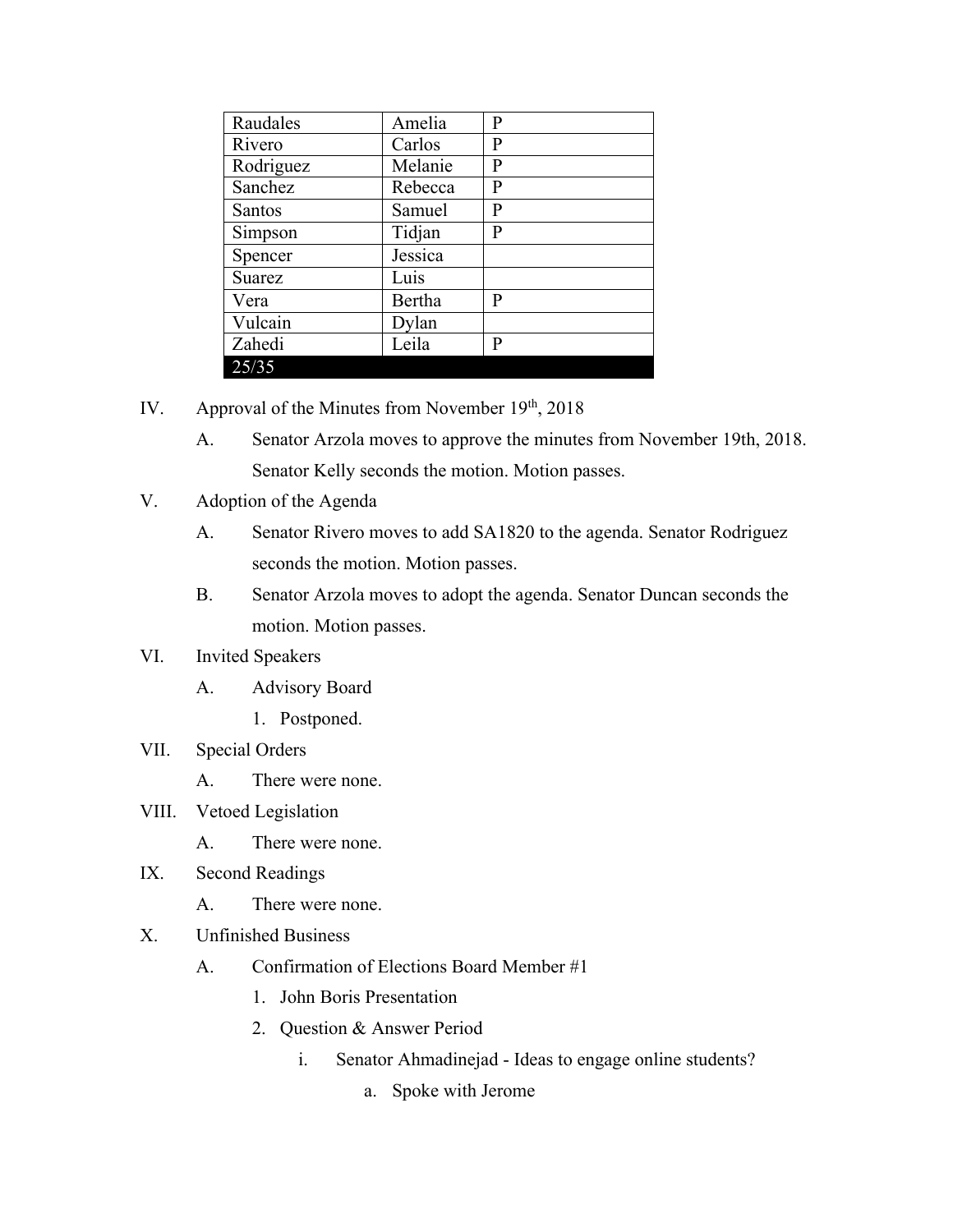- b. University Wide Emails
- c. Social Media
- ii. Senator Ahmadinejad Approach to address unethical actions or misuse of power
	- a. In regards to public records I will go to the elections commissioner and follow the procedures
- iii. Senator Santos Voter turnout number? Have you checked the previous numbers?
	- a. Yes, I checked last years number, aiming for more than last year.
- iv. Senator moves to close the Question and Answer Period. Senator Giraud-Calderon seconds the motion. Motion passes.
- 3. Senator Kelly moves to vote on the Confirmation of the Election Board Member #1. Senator Ingraham seconds the motion. Motion passes.

| VOTING ON THE CONFIRMATION OF THE ELECTIONS BOARD |                |              |                |
|---------------------------------------------------|----------------|--------------|----------------|
| <b>MEMBER #1</b>                                  |                |              |                |
| Ahmadinejad                                       | Mitra          | $\mathbf{P}$ | Y              |
| Alpert                                            | Stacey         | $\mathbf{P}$ | $\overline{Y}$ |
| Aquino                                            | <b>Brandon</b> | $\mathbf{P}$ | Y              |
| Arzola                                            | Alejandro      | $\mathbf{P}$ | Y              |
| <b>Batista</b>                                    | <b>Betsy</b>   |              |                |
| Beltran                                           | Daniel         | $\mathbf{P}$ | Y              |
| Chatman                                           | Jordan         |              |                |
| De Leon                                           | Danny          | $\mathbf{P}$ | Y              |
| Duncan                                            | Dustin         | $\mathbf{P}$ | Y              |
| Giraud Calderon                                   | Waleskis       | $\mathbf{P}$ | Y              |
| Hernandez                                         | Dianelis       |              |                |
| Hernandez                                         | Samuel         | $\mathbf{P}$ | Y              |
| Holden                                            | Trevor         |              |                |
| Ingraham                                          | Rose           | $\mathbf{P}$ | Y              |
| Jethani                                           | Jai            | $\mathbf{P}$ | Y              |
| Khan                                              | Jam            | $\mathbf{P}$ | Y              |
| Kelly                                             | Charles        | $\mathbf{P}$ | Y              |
| Lampru                                            | Dimitri        | P            | Y              |
| Larson                                            | Victoria       |              |                |
| Lee                                               | Constance      |              |                |
| Matas                                             | Nadine         |              |                |
| Natteri                                           | Ariadna        | $\mathbf{P}$ | Y              |
| Passalacqua                                       | Antonia        | $\mathbf{P}$ | Y              |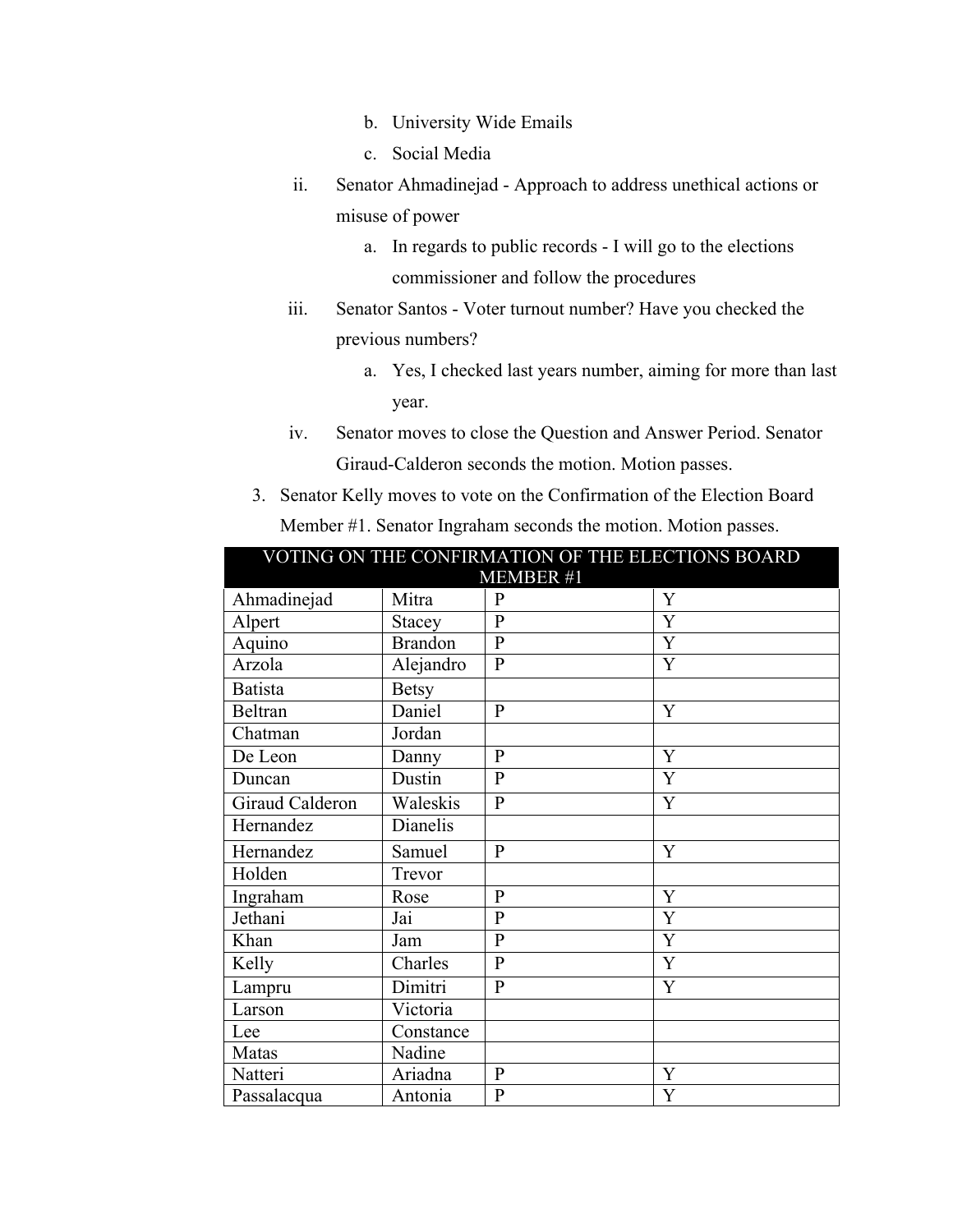| Pryor     | LeChara | D            | Y |
|-----------|---------|--------------|---|
| Raudales  | Amelia  | P            | Y |
| Rivero    | Carlos  | P            | Y |
| Rodriguez | Melanie | P            | Y |
| Sanchez   | Rebecca | P            | Y |
| Santos    | Samuel  | P            | Y |
| Simpson   | Tidjan  | P            | Y |
| Spencer   | Jessica |              |   |
| Suarez    | Luis    |              |   |
| Vera      | Bertha  | P            | Y |
| Vulcain   | Dylan   |              |   |
| Zahedi    | Leila   | P            | Y |
|           |         | $25 - 0 - 0$ |   |

#### **4. John Boris confirmed as an Elections Board Member.**

- B. Confirmation of Elections Board Member #2
	- 1. Senator Arzola moves to tables Item B indefinitely. Senator Rodrigues seconds the motion. Motion passes.
	- 2. Tabled indefinitely.
- C. Confirmation of Elections Board Member #3
	- 1. Senator Arzola moves to table Item C indefinitely. Senator Duncan seconds the motion. Motion passes.
	- 2. Tabled indefinitely.
- XI. New Business
	- A. SA1819
		- 1. Presentation Senator Lampru
		- 2. Question & Answer Period
			- i. Senator Kelly Breakdown please?
				- a. Tomorrow 4-6. Looking to buy pastelitos and bring students out and see.
			- ii. Senator Simpson Will it be more open dialogue or more structured questions?
				- a. Open-ended.
			- iii. Senator Ingraham How many expected students
				- a. Expecting around 20-30 based of College of Business app.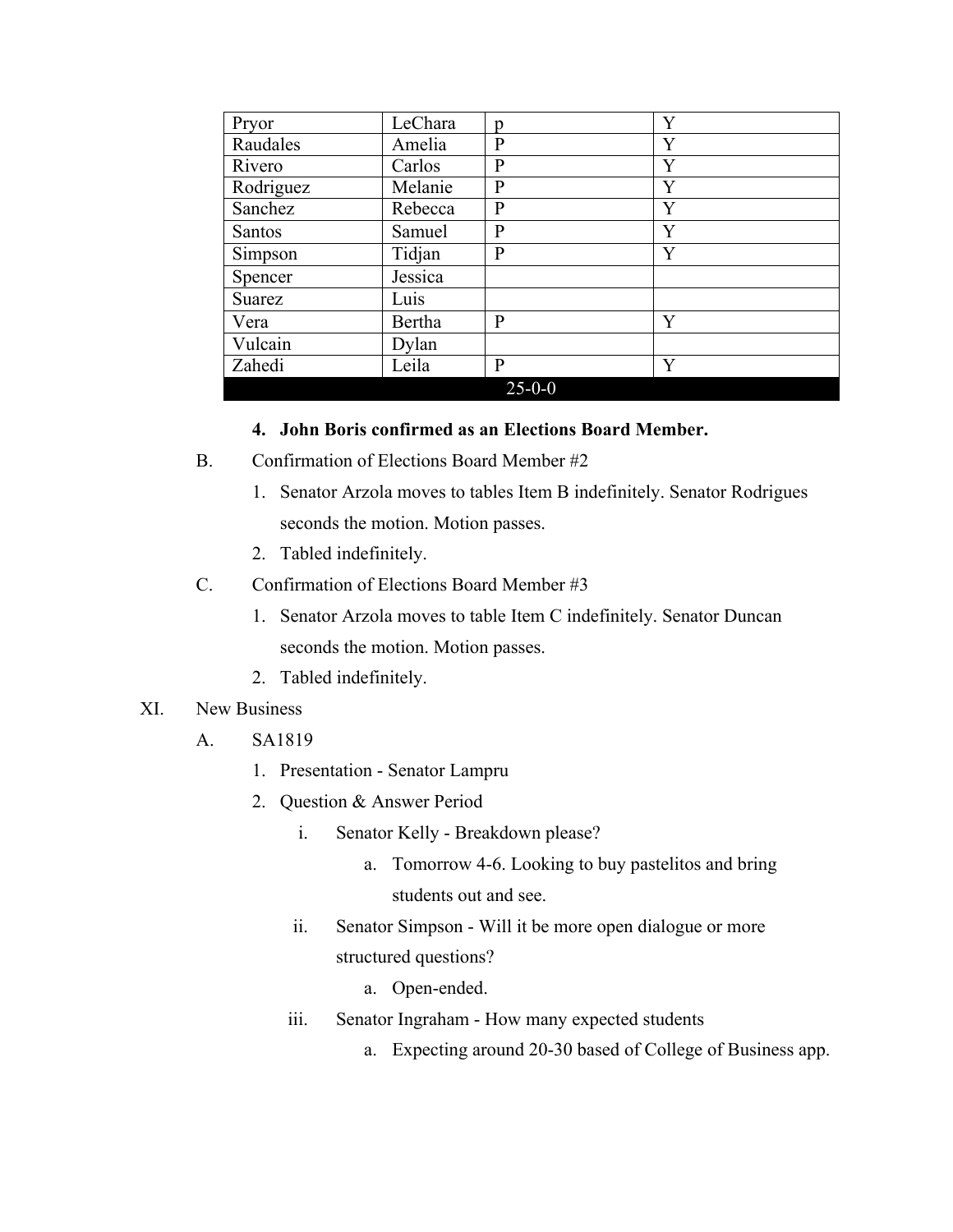- iv. Senator Rodriguez moves to close Question and Answer Period. Senator Duncan seconds the motion. Motion passes.
- 3. Senator Kelly moves to bypass the second reading of SA1819. Senator Naterri seconds the motion. Motion passes.
- 4. Senator Kelly moves go into the voting on SA1819 to giraud second, motion passes

| VOTING ON SA1819          |                |                         |                         |
|---------------------------|----------------|-------------------------|-------------------------|
| Ahmadinejad               | Mitra          | $\mathbf{P}$            | Y                       |
| Alpert                    | Stacey         | $\overline{P}$          | $\overline{\text{Y}}$   |
| Aquino                    | <b>Brandon</b> | $\overline{P}$          | $\overline{Y}$          |
| Arzola                    | Alejandro      | $\overline{P}$          | $\overline{\text{Y}}$   |
| <b>Batista</b>            | <b>Betsy</b>   |                         |                         |
| Beltran                   | Daniel         | $\overline{P}$          | Y                       |
| Chatman                   | Jordan         |                         |                         |
| De Leon                   | Danny          | $\overline{P}$          | Y                       |
| Duncan                    | Dustin         | $\overline{P}$          | $\overline{Y}$          |
| Giraud Calderon           | Waleskis       | $\mathbf{P}$            | $\overline{Y}$          |
| Hernandez                 | Dianelis       |                         |                         |
| Hernandez                 | Samuel         | $\overline{P}$          | $\overline{Y}$          |
| Holden                    | Trevor         |                         |                         |
| Ingraham                  | Rose           | $\overline{P}$          | Y                       |
| Jethani                   | Jai            | $\overline{P}$          | $\overline{Y}$          |
| $\overline{\text{K}}$ han | Jam            | $\overline{P}$          | $\overline{Y}$          |
| Kelly                     | Charles        | $\overline{\mathrm{P}}$ | $\overline{Y}$          |
| Lampru                    | Dimitri        | $\overline{P}$          | $\overline{Y}$          |
| Larson                    | Victoria       |                         |                         |
| Lee                       | Constance      |                         |                         |
| Matas                     | Nadine         |                         |                         |
| Natteri                   | Ariadna        | $\mathbf{P}$            | Y                       |
| Passalacqua               | Antonia        | $\overline{P}$          | $\overline{\text{Y}}$   |
| Pryor                     | LeChara        | $\mathbf{P}$            | Y                       |
| Raudales                  | Amelia         | $\overline{P}$          | $\overline{\mathrm{Y}}$ |
| Rivero                    | Carlos         | $\overline{P}$          | $\overline{\text{Y}}$   |
| Rodriguez                 | Melanie        | $\overline{P}$          | $\overline{\text{Y}}$   |
| Sanchez                   | Rebecca        | $\overline{P}$          | $\overline{\rm Y}$      |
| Santos                    | Samuel         | $\overline{P}$          | $\overline{\text{Y}}$   |
| Simpson                   | Tidjan         | $\overline{P}$          | $\overline{Y}$          |
| Spencer                   | Jessica        |                         |                         |
| Suarez                    | Luis           |                         |                         |
| Vera                      | Bertha         | $\mathbf{P}$            | Y                       |
| Vulcain                   | Dylan          |                         |                         |
| Zahedi                    | Leila          | $\overline{P}$          | $\overline{Y}$          |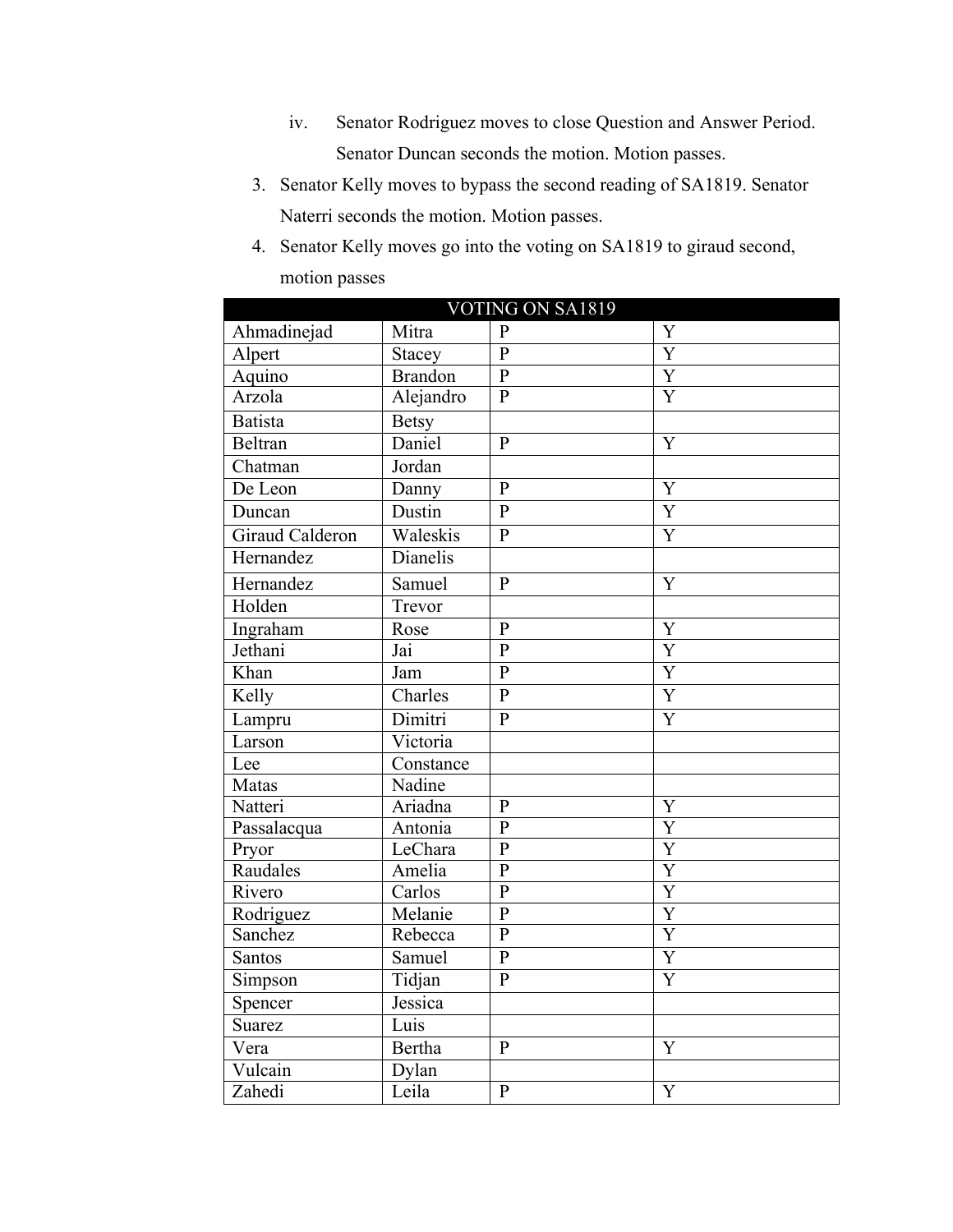#### **5. SA1819 APPROVED.**

#### B. SA1820

- 1. Presentation Carlos Rivero
- 2. Question & Answer Period
	- i. Senator Ahmadinejad How many students attend?
		- a. 20 students.
	- ii. Senator Pryor Where will it be held?
		- a. University of Florida

*Chair grants speaking privileges to Paola Santiago for 5 minutes.*

- iii. Senator Kelly Cost Breakdown?
	- a. Entire trip 7,000 depending on lodging and uniforms
- iv. Senator Giraud-Calderon You said UF…?

a. If only we stop by orlando for retreat

- v. Senator Ahmadinejad is there any guarantee that you will find resources to cover other costs?
	- a. Yes already looking at some donors. And looking for FIU Honors to fund. Worst case, we will use our individual cars.
- vi. Senator Ahmadinejad any reason for not going for funding from FIU, CSO?
	- a. Not sure, around for 4 years. Recently started this position. Found it strange. Currently in the works.
- vii. Senator Ahmadinejad Please let us know of any updates on this.
	- a. Yes we will try to get it from the Honors college
- viii. Senator Ahmadinejad You are staying 2 nights, are both of these nights for the competition or 1 for the competition and one for the retreat?
	- a. One for check in, one for the actual competition
	- ix. Senator Arzola moves to close the Question and Answer period. Senator Rodriguez moves to second the motion. Motion passes.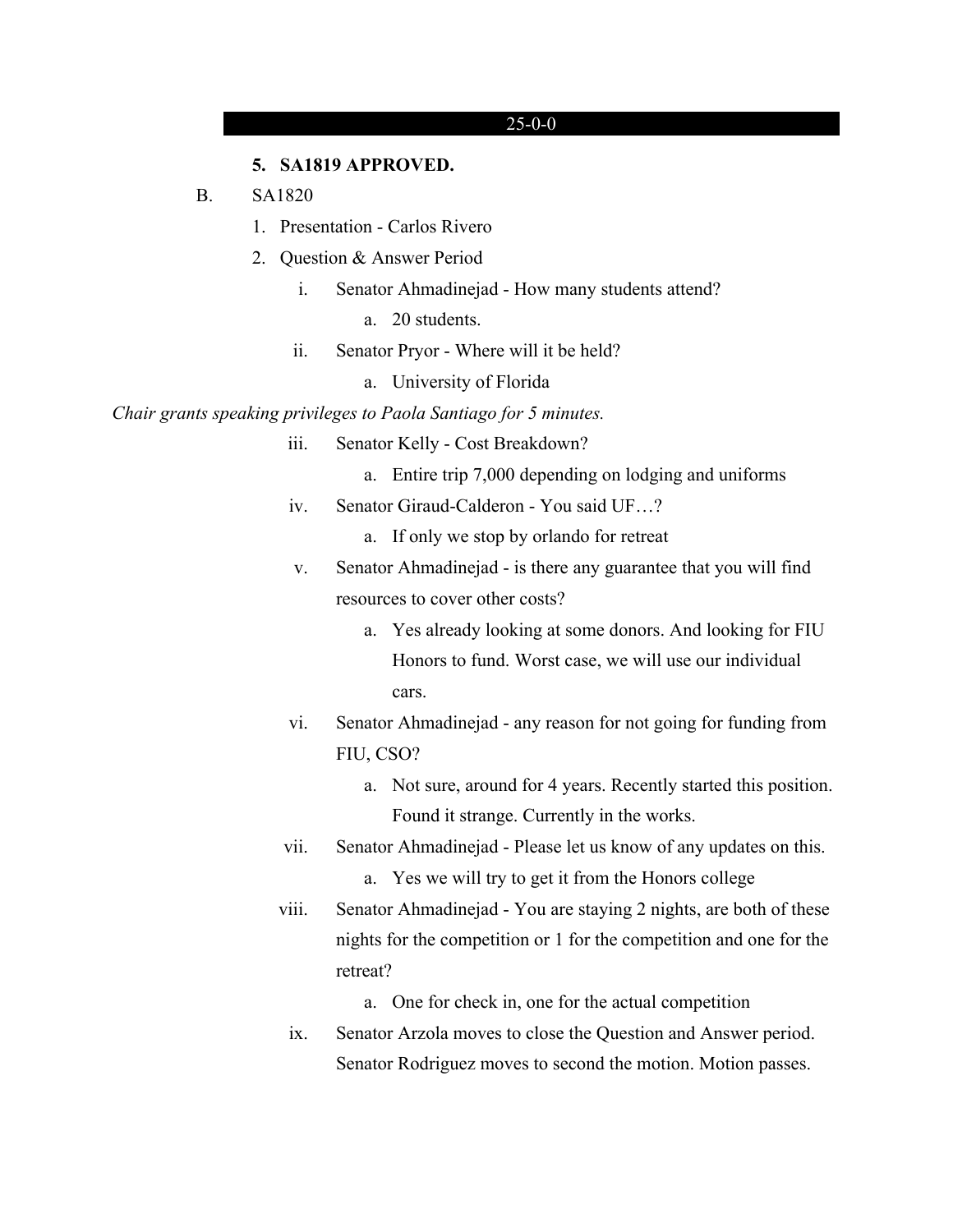- 3. Senator Kelly moves to go into a 5 minute discussion. Senator Giraud-Calderon seconds the motion. Motion passes.
- 4. Senator Rodriguez moves to close the discussion period. Senator Naterri seconds the motion. Motion passes.
- 5. Senator Arzola moves to bypass the second reading of SA1820. Senator Ingraham seconds the motion. Motion passes.
- 6. Senator Duncan moves to vote on SA1820. Senator Ingraham seconds the motion. Motion passes.

| <b>VOTING ON SA1820</b> |                |                |                         |
|-------------------------|----------------|----------------|-------------------------|
| Ahmadinejad             | Mitra          | $\mathbf{P}$   | Y                       |
| Alpert                  | Stacey         | $\mathbf{P}$   | Ÿ                       |
| Aquino                  | <b>Brandon</b> | $\mathbf{P}$   | A - Heartbeats          |
|                         |                |                | Director is a Student   |
|                         |                |                | Ambassador.             |
| Arzola                  | Alejandro      | $\mathbf{P}$   | $\overline{\rm Y}$      |
| <b>Batista</b>          | <b>Betsy</b>   |                |                         |
| <b>Beltran</b>          | Daniel         | $\mathbf{P}$   | Y                       |
| Chatman                 | Jordan         |                |                         |
| $\overline{De}$ Leon    | Danny          | $\mathbf{p}$   | Y                       |
| Duncan                  | Dustin         | $\overline{P}$ | $\overline{Y}$          |
| <b>Giraud Calderon</b>  | Waleskis       | $\mathbf{P}$   | Y                       |
| Hernandez               | Dianelis       |                |                         |
| Hernandez               | Samuel         | $\mathbf{P}$   | $\overline{\text{Y}}$   |
| Holden                  | Trevor         |                |                         |
| Ingraham                | Rose           | $\mathbf{P}$   | Y                       |
| Jethani                 | Jai            | $\mathbf{P}$   | $\overline{\rm Y}$      |
| Khan                    | Jam            | $\overline{P}$ | $\overline{\mathrm{Y}}$ |
| Kelly                   | Charles        | $\mathbf{P}$   | Y                       |
| Lampru                  | Dimitri        | $\overline{P}$ | $\overline{\text{Y}}$   |
| Larson                  | Victoria       |                |                         |
| Lee                     | Constance      |                |                         |
| Matas                   | Nadine         |                |                         |
| Natteri                 | Ariadna        | $\mathbf{P}$   | Y                       |
| Passalacqua             | Antonia        | $\mathbf{P}$   | Y                       |
| Pryor                   | LeChara        | $\overline{P}$ | $\overline{\text{Y}}$   |
| Raudales                | Amelia         | $\mathbf{P}$   | Y                       |
| Rivero                  | Carlos         | $\overline{P}$ | $\overline{\text{Y}}$   |
| Rodriguez               | Melanie        | $\overline{P}$ | Y                       |
| Sanchez                 | Rebecca        | $\mathbf{P}$   | $\overline{\text{Y}}$   |
| <b>Santos</b>           | Samuel         | $\mathbf{P}$   | $\overline{Y}$          |
| Simpson                 | Tidjan         | $\mathbf{P}$   | $\overline{\text{Y}}$   |
| Spencer                 | Jessica        |                |                         |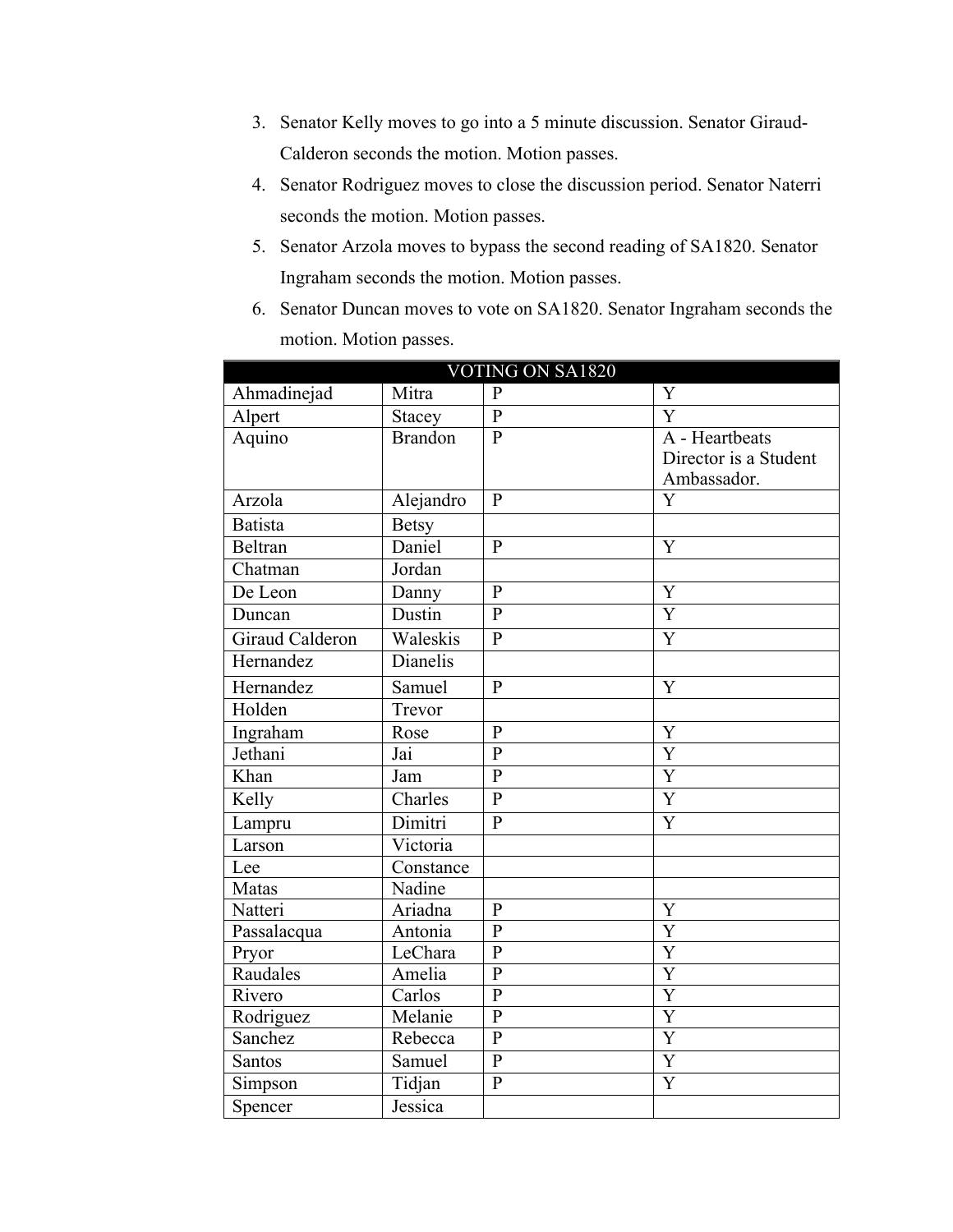| Suarez       | Luis   |  |
|--------------|--------|--|
| Vera         | Bertha |  |
| Vulcain      | Dylan  |  |
| Zahedi       | Leila  |  |
| $24 - 0 - 1$ |        |  |

## **7. SA1820 APPROVED.**

*Chair yields the floor to Vice President Hernandez and President Sabrina Rosell.*

C. Swearing In of the President, Vice President, and Senators - Oath of Office

1. Senior Vice President of Student Affairs - Dr. Elizabeth M. Bejar

*Chair yields the floor to President Sabrina Rosell for 2 minutes. Chair yields the floor to Vice President Hernandez for 21 minutes. Point of Personal Privilege for Senator Rivero. Granted 5:12PM. Senator Rivero returns 17:18*

XII. Committee Reports

- A. Finance Committee
	- 1. Under \$14,867 remaining for the semester
	- 2. So far this semester, we've had 3 rejected, 3 canceled, 2 approved applications.
	- 3. If you have any questions, please contact  $sga.financecom@gmail.com$
- B. Rules, Legislation & Judiciary Committee
	- 1. Senator Duncan new Vice Chair of the Committee
	- 2. Please send legislation if made over the break.
	- 3. HAppy Holidays
	- 4. If you have any questions, please contact  $sga.rli committe@gmail.com$
- C. Operational Review Committee
	- 1. Meeting today to audit Homecoming. You're all welcome to sit in.
	- 2. If you have any questions, please contact,  $Fixg$  a.orc $(\partial g$  mail.com
- D. Student Advocacy Committee
	- 1. SElf-Care event is Wednesday 6-9PM with HLP and Caps
	- 2. PResentations will be done.
	- 3. Working with SAC BBC for ways to collaborate in the spring.
	- 4. If you have any questions, please contact  $SGA$ . sacommittee  $@g$  mail.com
- E. Internal Affairs Committee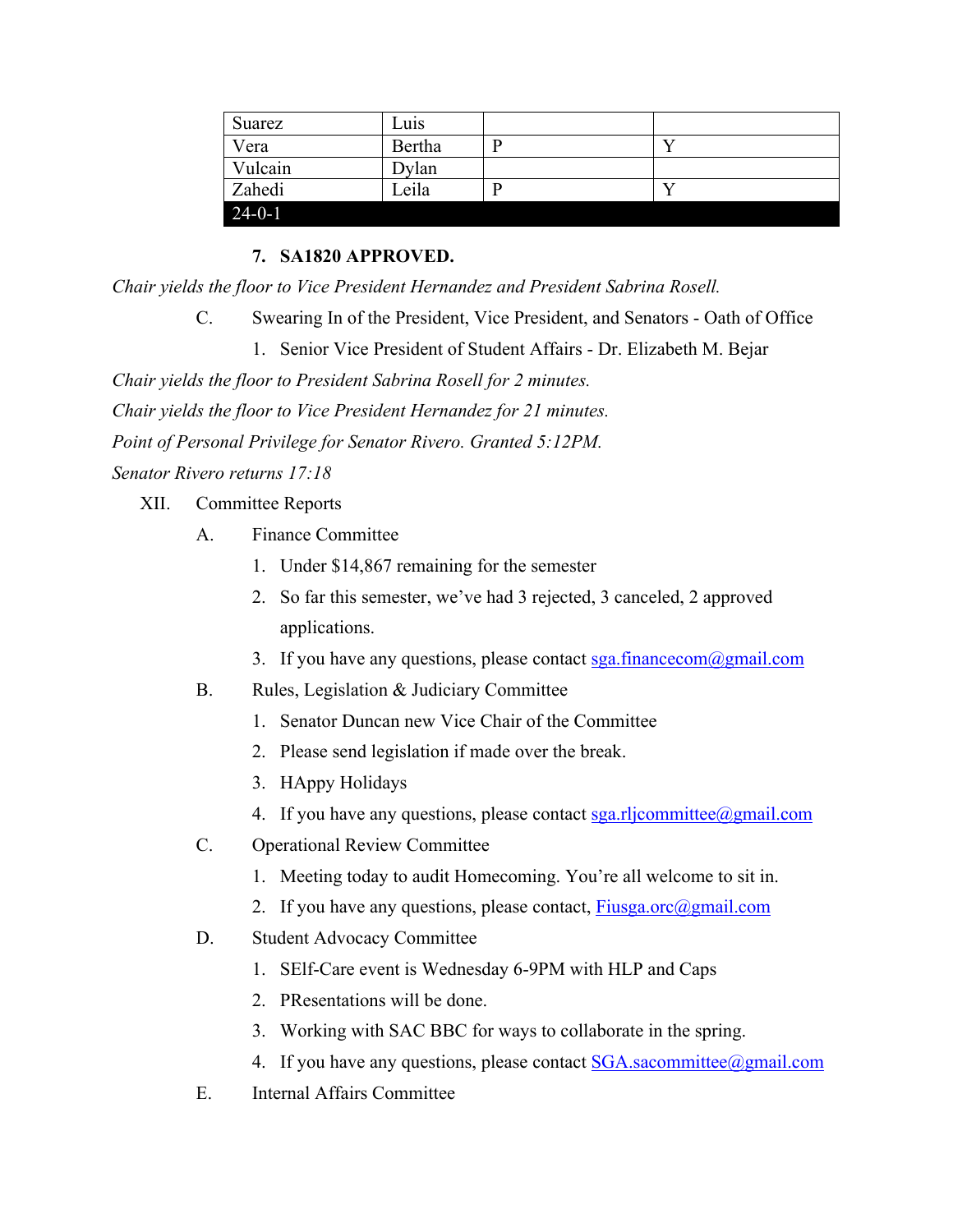- 1. Thank you for voting me in as chair.
- 2. Want to change impact of Internal Affairs.
- 3. Please send in Senator Reports.
- 4. Office Hours hopefully will be fixed by Spring.
- 5. Please report dean meetings.
- 6. If you have any questions, please contact  $SGA.IACommittee@gmail.com$
- F. Graduate and Professional Student Committee
	- 1. So far allocated travel funds for 135 students in Fall.
	- 2. Grad Scholar will happen at EC in Panther Pit from 5-6PM.
	- 3. 3 research labs will be tabling at event. Aiming for 5 to table.
	- 4. Working on stipend increase project. Good progress. Sent letter form GSAW and GPSC to UGS
	- 5. Deans will meet to discuss stipend change.
	- 6. Opening calls for abstracts for GSAW.
	- 7. FIU will be hosting competition.
	- 8. If you have any questions, please contact  $GPSC(\hat{\omega})$  fiu.edu
- XIII. Executive Board Reports
	- A. Speaker of the Senate
		- 1. Last Senate Meeting. Moving to DC
		- 2. Resigning December 21st.
		- 3. If you have any questions, please email  $sgaspeaker@final$
	- B. Speaker Pro Tempore of the Senate
		- 1. ReCharge event in EC on Thursday
		- 2. Please retain all signed legislation for records to be scanned and archived on the website and Senate records.
		- 3. If you have any questions, please email  $sgaprotemp@final$
	- C. President
		- 1. If you have any questions, please email  $sgapres(\omega)$ fiu.edu
	- D. Vice President
		- 1. Shoutout to those who went to game on Saturday.
		- 2. We're going bowling in the Bahamas.
		- 3. ReCharge in EC serving Panda from 7-8 PM>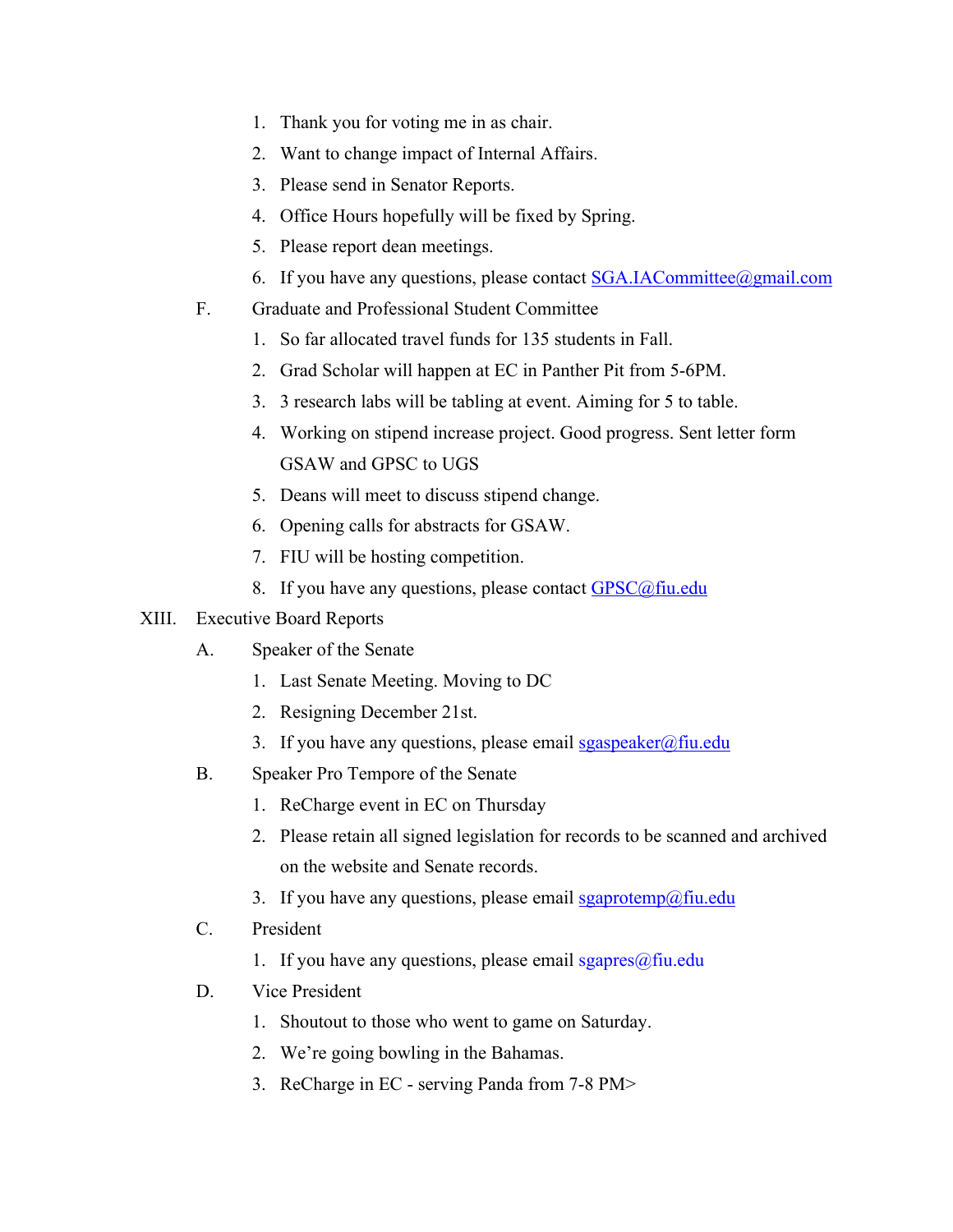- 4. Doodles will be sent out tomorrow.
- 5. Monday Late Night Breakfast from 9-11:30PM.
- 6. Tuesday Light Supper Chik-fil-A
- 7. Wednesday 6-8PM Coffee with Crack Cookies
- 8. Coffee service MTWTh, 2-3PM
- 9. Thank Antonia and Cooper for their service.
- 10. If you have any questions, please email  $sgavp(\omega)$ fiu.edu
- E. Comptroller
	- 1. If you have any questions, please email sgacomp@fiu.edu
- F. Chief Justice
	- 1. Last Senate Meeting. Graduating December 9th.
	- 2. Confirmation of the new Chief Justice tips.
	- 3. Thank you for the opportunity.
	- 4. If you have any questions, please email  $sgajud(\omega f\text{in.edu})$

## XIV. Advisor Report

- A. Good luck with finals.
- B. Please volunteer.
- C. Encourage friends to come out as it's free with their A&S fees.
- D. Discuss with constituents and ideas.
- E. Grade checks in Spring.
- F. Thank you for great semester.
- G. If you have any questions, please email  $\text{mincast}(\hat{a})$  fiu.edu
- XV. Public Forum
	- A. Secretary Angel Algarin
- XVI. Senate Forum
	- A. Finance Committee Discussion
		- 1. (1) Application Remaining FIU Jazz Vocal Ensemble
	- B. Comptroller Update Senator Rivero
	- C. SGA Outing Senator Rivero
- XVII. Announcements
	- A. Senator Simpson
		- 1. New event to advocate for graduate students